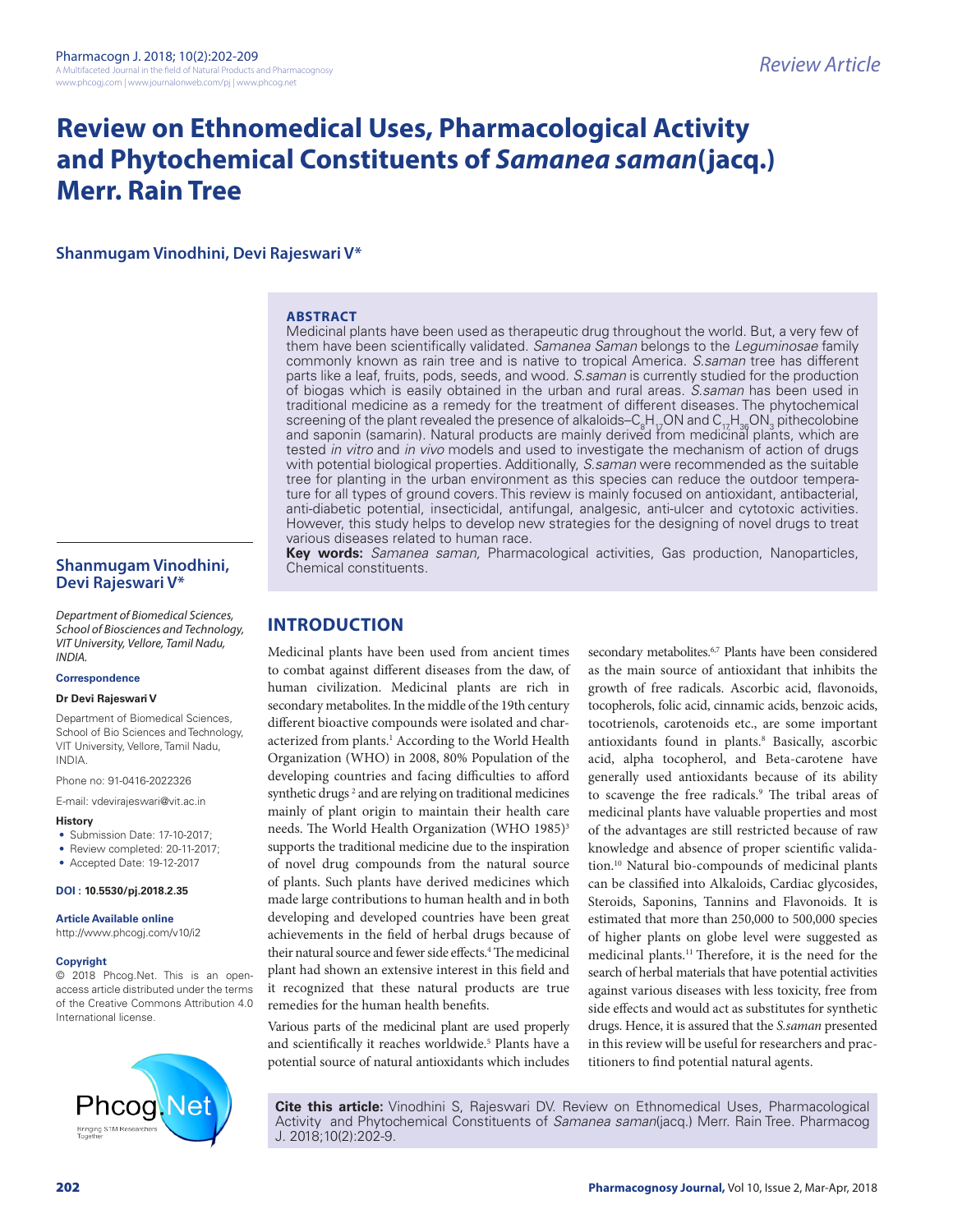*Samanea Saman* (Jacq.) Merr, which is commonly known as "Rain tree" belongs to the *Leguminosae* family and also called as *Albizia saman.*<sup>12</sup> Scientific classification of Taxonomy Kingdom: Plantae, Order: Fabales, Family: Fabaceae, Genus: *Samanea Saman*, Species: *S.saman* and exhibits the synonym names of *S.saman* such as *Albizia saman, Enterolobium saman, Inga saman, Pithecellobium saman,and Mimosa saman.* Rain tree is easily known for its characteristics like umbrella-shaped shelter. Rain tree is grown in the open and usually reaches 15-25m (50-80ft) in height.13 *S.saman* is one of the most important plants in the Pacific as a shade tree on small farms and along road side areas in parks and pasture. The rain tree is grown in the tropical environment and its wood has limited use for carved bowls, craft wood, and fuel wood. The leaves and pods of rain tree are used as food due to the high nutritive content and nitrogen fixing capability.14 A huge number of uses are documented for *S.saman*, it naturalizes generously almost everywhere it has been introduced and is considered as an enveloping pest in Vanuatu and Fiji. The different therapeutic activities of *S.saman* have been reported.15 *S.saman* shows several bioactive compounds which possess various medicinal properties such as antioxidants, antibacterial, anti-diabetic, analgesic, anti-ulcer, insecticidal, antifungal, and cytotoxic activities.16 Hence the present study on *S.saman* is focused on its phytochemicals and pharmacological activities.

#### Origin and Distribution of *Samanea Saman*

*S.saman* is widely distributed in the tropical and subtropical countries. Rain tree is extensively cultivated in throughout the worldwide *S.saman*  is the native of Central America and in Northern South America.17,18 It is widespread in Thailand,<sup>19</sup> Peru, Brazil, Bolivia and Mexico.<sup>20,21</sup> In these above-stated areas, it occurs in low-elevation dry forests and grassland habitats.

## **MORPHOLOGY AND DESCRIPTION OF PLANT**

Figure1 shows different parts of the *S.saman* (a) leaves, (b) flowers, (c) barks and (d) pods.

#### Leaves

Leaves are alternately arranged along with twigs and have a prominent swelling at the petiole base. The size of the leaf is 2-4cm elongated and 1-2cm broad. The largest apical fliers and foliage are arranged in 2-6 pairs of pinnae and each pinna bearing 6-16 diamond shaped leaflets and has a yarn like stipules present in the leaves. The shape of the leaf looks like blades and is twice even pinnately complex. The leaf contains silkysmooth condition with a circular gland. Glossy green on the top of the leaf, thinly hairy beneath in bottom and it looks dry and dull for a short era. The *S.saman* trees are semi-deciduous and lose their leaves, during the period of summer. It is the reason for which it remains leafless for a period, but quickly defoliate if there is sufficient moisture. This gives the appearance that *S.saman*(rain tree)is "evergreen" in moisture climates.<sup>22</sup>

#### **Flowers**

The flowers of *S.saman* are tiny. 12-25 flowers Per-head are massed, and it looks pinkish-red in colour; head of the flower is 5-6cm crosswise and 4cm in height. Flowers are pinkish-red in above and white in interior and it gives the fluorescence hairy. Flowers have a feather duster or powder puff appears held slightly above the foliage. Thousands of heads are born eat the same time and covering the tree in pinkish blossom.22,23

## Fruit

Mature pods (monkey pods) are blackish- brown in colour quadrilateraland its shape is straight or slightly bowed. The size of the pods is 10-20cm long and wide 15-19cm and it filled with brownish pulp.<sup>22</sup>

#### Bark

The bark of the mature tree is grey, rough fissured in long plates. The inner bark is a light colour and bitter. On younger trees, the bark is smoother and pale gray to brownish in colour<sup>22</sup>

## **CHEMICAL CONSTITUENTS**

A Literature search on the chemical constituents of *S.saman* bark revealed the presence of two different compounds of alkaloids— $C_8H_{17}ON$  and  $C_{17}H_{36}ON_3$  (pith colobine, and a saponin samarin). Some other constituents are identified in the bark are sucrose, glucose, gallic acid, fatty acids, phytosterol, octacosanoic acid**,** lupeol, α-. spinasterol, α-spinasterone and lupenon. Figure 2 and 3 shows the chemical composition of *S.saman* 24,25,26

## **MEDICINAL USES OF** *SAMANEA SAMAN*

The different folk remedies prepared from various parts of *S.saman*. It is a folk medicine used as the remedy for a headache, cold, diarrhoea, stomach-ache intestinal ailments, sore throat, and stomach cancer. The boiled bark is used as a bandage to cure constipation. The decoction of bark (inner) and leaves is used for diarrhoea. In Venezuela, the roots are made into a hot bath for stomach cancer and in the West Indies; the seeds are chewed for a sore throat. The antimicrobial activity of this plant has been reported against some pathogens that affect human and few plant pathogenic fungi and bacteria. *S.saman* is also known to have antioxidant, anti-plasmodial, and cytotoxic properties.27,28,29

**Leaves:** Solvents extract of *S.saman* leaves inhibits *Mycobacterium tuberculosis* and alkaloid fraction of the leaf is effective on the (CNS) central nervous system and peripheral nervous system (PNS). A leaf infusion is used as a laxative and for diarrhoea. **Fruits:** Fruit decoction is used as a (CNS) central nervous system -sedative; *S.saman* plant is also used for diarrhoea, colds, headache, intestinal ailments, and stomach-ache, and pain, intestinal ailments treating the ulcer and bleeding disorders.<sup>30,31,32</sup> **Bark:** It used for diarrhoea and root is used for stomach cancer. At present, research is focussed on using leaves and bark of the plant and its organ protection properties.<sup>22,23,24,25</sup>

## **ISOLATION OF COMPOUNDS FROM VARIOUS PARTS OF** *SAMANEA SAMAN*

In view of increasing interest for these herbal drugs<sup>29</sup> two compounds were isolated from the crude methanol extract of *S.saman,* namely Lupeol and epi-lupeol. Compounds were analysed by TLC and high-resolution NMR spectral data with authentic samples. The preliminary screening on, carbon tetrachloride, n-hexane and a dichloromethane soluble fraction of methanolic extract was analysed for antimicrobial activity and brine shrimp lethality bioassay. While the carbon tetrachloride extract showed a moderate result in antimicrobial activity and strong cytotoxicity with  $LC_{50}$  of 0.831µg/ml.<sup>33</sup> Various other compounds were isolated from different parts of *S.saman* extract of dichloromethane. The structures were identified by NMR spectral data, 1H (or) 13C NMR. Compounds identified in leaves are Lupenone, chlorophyll, and Lupe none, and from twigs unsaturated triglycerides, peduncle; α-spinasterone and α-spina sterol.

## **NANOPARTICLES AND ITS BIOSYNTHETIC IMPORTANCE**

Nanotechnology is the most important area of advance research dealing with synthesis, design, and range of the particle structure is approximately 1-100nm.34 The investigation revealed that nanoparticles have gained much attention because of its significant properties such as electronic, magnetic, photocatalytic, and semiconducting etc Nanoparticles have a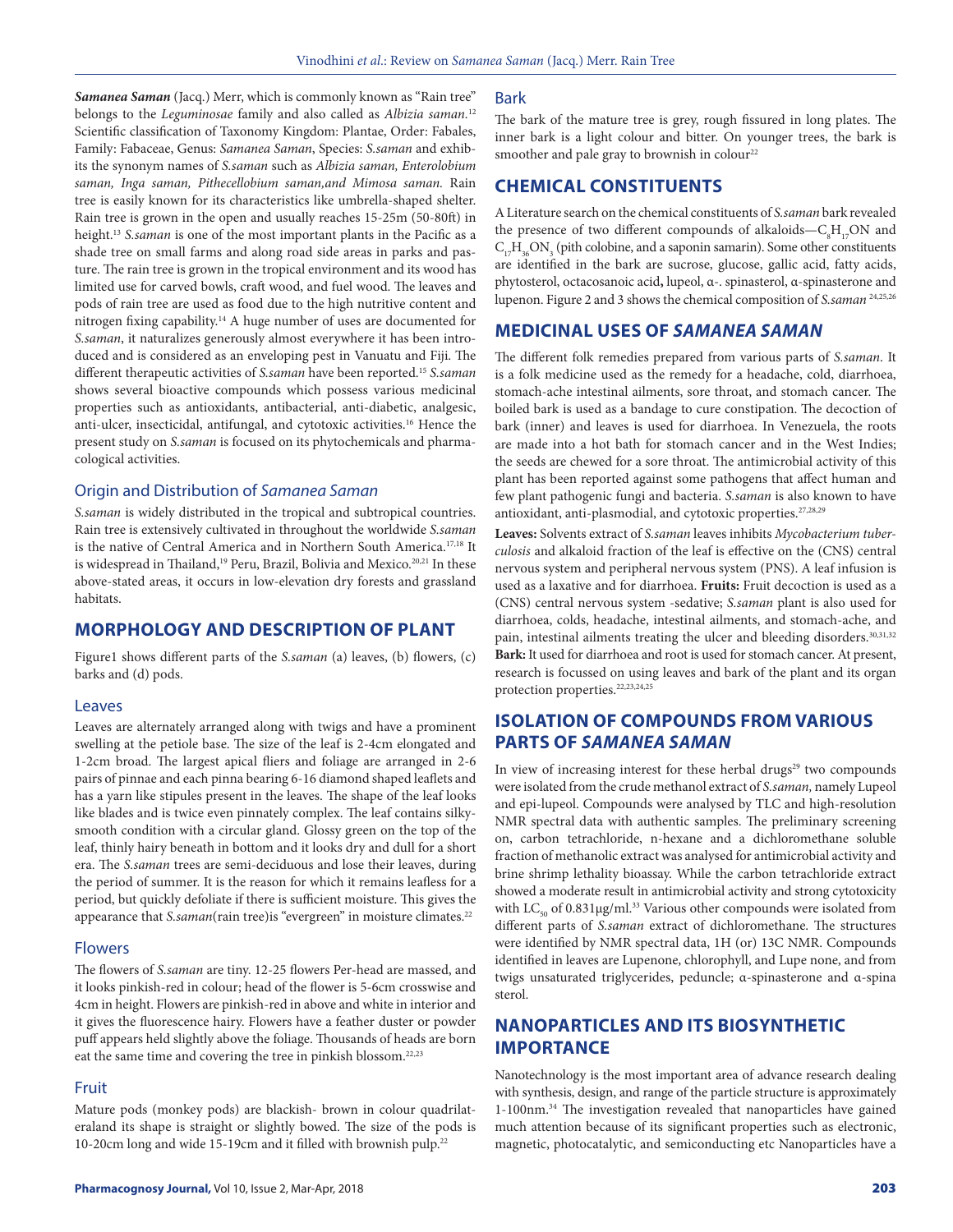huge applications such as health care, environmental health, cosmetics, food and feed, biomedical sciences, drug-gene delivery, chemical industries, optoelectronics, photoelectrochemical applications and etc.<sup>35</sup> These methods are still in the initial stage and some experienced problems are stability and aggregation of the nanoparticles, size distribution, morphology and growth of the crystal.36

Furthermore, the extraction and purification of synthesized nanoparticles are used for the various applications, but still an important issue. Nanotechnology is a major research area and which have combined with the plant source of green synthesis. This eco- friendly and green synthesis method does not cause lethal effects to the environment. Now a day, there is a need to grow in the development of eco-friendly processes.<sup>37,38</sup> Green synthesis methods have advantages such as mixed valence of polysaccharide, polyoxometalates and conventional methods are involving in chemical agents related to environmental toxicity. The most important issues are considered in green synthesis of nanoparticles, based on the selection of solvent medium and selection of eco-friendly nontoxic reducing and stabilizing agents.<sup>39</sup> This eco-friendly method can be potentially used in the different fields. In this study, *S.saman* mediated synthesis of TiO2 nanoparticles.40 have utilized leaf extract for the preparation of TiO2 nanoparticles. The authors stated that secondary metabolites were responsible for the reduction of bulk TiO2 to TiO2 nanoparticles. Further, they were subjected to dye degradation and in water treatment.

## **PHYTOCHEMISTRY**

This study was conducted to determine the antioxidant properties and preliminary phytochemical analysis of two different extracts of *Albizia saman* leaves. Shade dried leaves were powdered for extraction and defeated with methanol and petroleum ether extract. The results showed that methanolic extract contains bio-constituents such as alkaloids, carbohydrates, and glycosides, reducing sugar, saponins, steroids, tannins, and flavonoids.41 Phytochemical screening analysis of *S.saman* aqueous extract has shown the presence of saponins, cardiac glycosides, tannins; flavonoids, steroids, and terpenoids.<sup>31</sup> Various Crude dry powder samples were analysed such as ash value, solubility, extracting value, fluorescence analysis, qualitative and quantitative phytochemical analysis. The mineral contents of the plant have been studied using three different solvents and among them, the ethanolic extract showed good results in the qualitative analysis.42,43 The author has been demonstrated phytochemical screening analyses of pods extract of n-hexane and it was extracted with 70% of aqueous and acetone yielded for characteristics. It shows solid tannins of reddish brown colour. In qualitative and quantitative screening analysis results showed that tannins were condensed, and the sample was performed paper chromatography using three different combinations of mobile phase such as glacial acetic acid, n-butanol and distilled water (1:4:5) and the result showed that the identified to be tannins, catechin, epicachin, cyaniding, anthocyanin, monoglycones, malidin and delphinidin.44

## **PHARMACOLOGICAL ACTIVITIES**

## Antioxidant Activity

Free radical causes oxidative damage to the human body and finally leads to chronic diseases.45 Moreover, free radicals such as reactive oxygen species (ROS) and reactive nitrogen species (RNS) are produced by heat and endogenous processes such as metabolism, respiration and phagocytosis and they are also generated with exogenous methods such as during radiation, organic solvents, pesticides and some pollutants. Antioxidant associated with lower risks of degenerative disease, mainly in cardiovascular disease and cancer etc.46 A Natural antioxidant is a group of the compound that inhibits the oxidation of lipids and other bio molecules and therefore prevents the oxidation damage to body cells.<sup>47</sup> Antioxidants are considered as important to the human health. In recent years, many medicinal plants have been widely studied for their antioxidant activity. There are several benefits of antioxidant which have clearly shown in the Figure 4 (a), (b). Different studies were focused on the medicinal plants and their applications in the food system to prevent the oxidation.

Methanolic extract of *Albizia saman* has shown the protective role of on antioxidant activity was measured in (DPPH) 2,2-diphenyl-1-picrylhydrazyl (DPPH) radical scavenging capacity, reducing power and total antioxidant capacity of *Albizia saman* were determined by phosphor molybdenum method and the result shows good antioxidant properties and it also supports the use of *Albizia saman* in herbal medicine.<sup>41</sup> In another study, the alcoholic extract of *S.saman* was assayed for their antioxidant activities, 70 percent of alcoholic extracts have been investigated in various assays of reducing power and Nitric oxide radical scavenging activity. These results indicate that *S.saman* can be used in this application. It showed scavenging activity against the standard of ascorbic acid.

In literature,<sup>28</sup> survey the role of antioxidant activity was performed in different solvent extracts. In this investigation showed that presence of phytochemicals elements and antioxidant activity of reducing power assay and (1,1 diphenyl-2-picrylhydrazyl) DPPH radical scavenging assay, the following orders of the different solvent extract are petroleum ether, ethyl acetate, chloroform, aqueous and hydrochloric acid extracts it exposed in increasing concentration. DPPH scavenging activity present in the extract it shows 68% in 10-15mg

Afia Ferdous *et al*. Report stated that *S.saman* methanolic bark extract was subjected to the fractions of chloroform, n-hexane, and carbon tetra chloride. Methanolic extract was tested for antioxidant assays of total antioxidant activity, free radical scavenging and DPPH assay and standard is used as the Ascorbic acid. The results show that high antioxidant activity in hexane soluble fraction IC50=14*µ*g/ml and IC 50= 65*µ*g/ml moderate antioxidant activity in the fraction of carbon tetra chloride followed by the fraction of hexane and chloroform.<sup>48</sup>

#### Antimicrobial Activity

S.saman is a tropically distributed medicinal plant.<sup>31</sup>

Crude aqueous extract of *S.saman* showed antimicrobial activity when tested against three different organisms such as *Escherichia coli, Staphylococcus aureus,* and *Candida albicans*. Different solvent extracts of *S.saman* like dichloromethane, ethyl acetate, and ethanol extracts were investigated against various pathogenic microorganisms *S.aureus*, *E.coli* and *C.albicans* using different methods like disc diffusion, Well diffusion, streak plate, and dilution methodology. The various solvents were removed to yield a paste form that was assessed for activities. The extracts were made up to the concentration of 0.035g in (10 mL) of the various solvents. These tested in different volumes of 0.2-0.6ml/plate, while the concentrations of 0.03-0.18 mg/ml. Penicillin and fungicide used as a control reference for a microorganism. *S.saman* showed selective antimicrobial activity, in most outstanding results for the ethanol and dichloromethane extract and insignificant with the dissolving agent. In this study, dichloromethane extract was found to show stronger antimicrobial activity than the ethyl acetate extract. This study suggests that the ethanol and dichloromethane extracts of rain tree can be used as medicine for the control of organisms such as *E. coli* and *S. aureus* and *C. albicans* induced diseases, following clinical trials.49

In 2011, the author tested the antimicrobial activity of six different solvent extracts of *S.saman*. The result exposed that the highest antibacterial activity in the methanolic extract and its range of zone of inhibition is 11.0mm to 30.5mm at 1mg/ml concentration. The MIC value of methanol extract was tested with bacteria, in the concentration range between 156g/ml to 5006g/ml. The most susceptible microbes are *Streptococcus*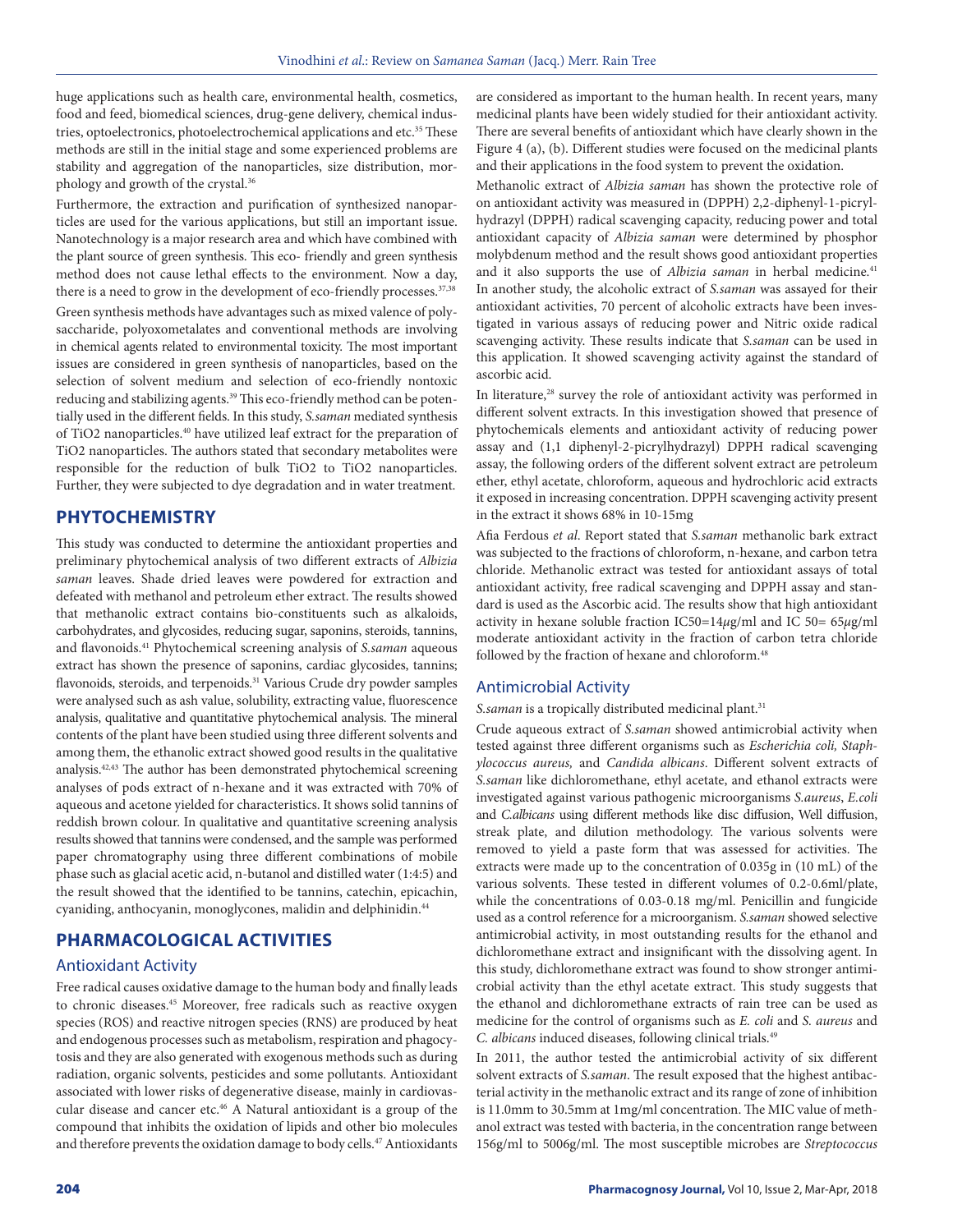*faecalis* (MIC 156g/ml) followed by *Staphylococcus aureus* (MIC 626g/ml), while the most resistant was *Proteus vulgaris* (MIC 5006g/ml). The extremely vital antifungal activity was also observed in the 1mg/ml concentration of methanolic extract. The percentage (%) inhibition ranges 20.4% to 81.6%. Methanol extracts ranges from 0.3mg/ml to 5mg/ml. In the test for fungal species, it showed *Fusarium moniliform* was highly sensitive (IC<sub>50</sub> 0.3mg/ml) and *Aspergillus tamari* was least sensitive.<sup>50</sup>

Three different solvents were used by based on the increasing polarity of benzene, ethyl acetate, and methanol in different ratios. TLC analysis has been used to monitor the fractions, that similar fractions were subjected to antimycobacterial activity. The result was observed at the concentration of 20µg/ml and the ratio of 80:20 ethyl acetate: methanol reveals the antimycobacterial activity. This fraction was reported to be completely resistant against *Aspergillus Niger* and *Pseudomonas aeruginosa*. Samples have been subject to UV and IR analysis to identify the absorbance and functional group correspondingly.<sup>51</sup> In literature,<sup>52</sup> author isolated the compounds and performed an antimicrobial activity against different strains, using 80 percent (%) of methanol extract of *S.saman* leaves. The isolated compounds are known as macrocyclic pith colobines (1) and (2), and macro cyclic spermine alkaloids. Compounds structure was analysed by spectrum and it was compared with literature survey. The test was performed using disk diffusion method. As a result, it was observed that 80 percent (%) of methanolic leaves extract has shown the inhibitory activity. It against most common microorganisms such as g-positive bacterium *Bacillus subtilis* and four different fungi *Aspergillus flavus, Aspergillu Niger*, *Penicillium oxalicum* and *Cladosporium oxysporum* isolated from sick buildings. MIC test shows that isolated two compounds act against the microbes, alkaloid (2) range is 0.019-0.625µg/ml and alkaloid (1) 0.312mg/ml inhibited the *Bacillus subtilis.* Microbial activity has been traced to the isolated compounds such as an alkaloid pith colobine (1) and (2) is using orderly the fractionation directed by antimicrobial assay Figure 5.

#### Anti-diabetic Activity

Diabetes mellitus is a non-communicable disease with multiple disorders characterized by a loss of glucose homeostasis with disturbances of carbohydrates, protein and fat metabolism ensuing from defects in insulin action, insulin secretion, or both.53 In worldwide, more than 100 million people are affected by diabetes and are considered as the leading causes of death in the world.54 A lot of researchers and investigation are focused on the anti-hyperglycaemic activity of plant origin reported in the traditional medicine.<sup>55</sup> In previous studies, many of them have been found to possess the positive results. Various standard drugs that are available in the market to reduce the glucose level may cause side effects. Therefore searching for a new medicinal plant with bio-constituents is necessary.56,57 reported that selected medicinal plant *S.saman* methanol leaves extract showed anti-diabetic activity in both *in vitro* and *in vivo*  studies. In this α-amylase inhibition it shows various increasing concentrations are 50μg/ml, 100μg/ml, 150μg/ml, 200μg/ml, and 250μg/ml. Two different concentrations of methanol extract, 250 and 500 mg/kg body weight of doses were administrated to diabetic induced rats. Significantly it could reduce the blood glucose level (*p*<0.001) at1 and 2 hrs, (*p*<0.05) 30mints respectively and it was compared to the control group of diabetic induced rats. Thus, this new class of bio- constituents may be suitable for the treatment of diabetes mellitus.

#### Anti-Inflammatory Activity

Inflammation is a natural response to tissue injury which is caused by physical trauma, toxic chemicals, and pathogenic microorganism. It can be characterized by redness, swelling, and pain. Cyclooxygenase (COX) is an enzyme, which is involved in the synthesis of prostaglandins,



**Figure 1:** Different parts of the *Samanea Saman* (a) leaves, (b) flower, (c) bark and (d) pod.







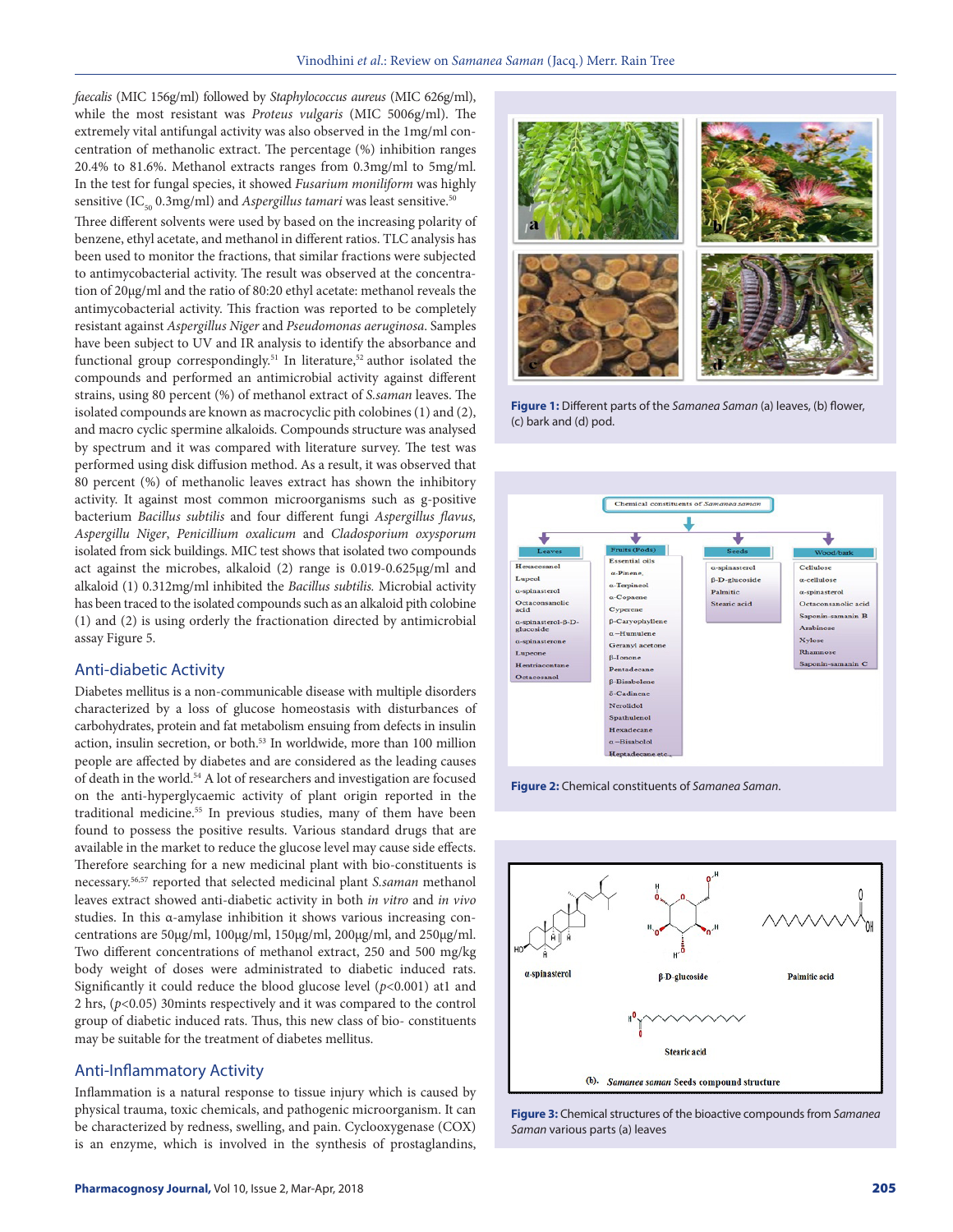



**Figure 4(b):** Benefits of antioxidants



**Figure-3 (c):** Chemical structures of the bioactive compounds from *Samanea Saman* various part (c) (fruit pod)



prostacyclin's, and thromboxane's for the inflammation. Currently, NSAIDs drug is used for the reduction of inflammation by blocking COX1 and COX2 enzyme activity. Since NSAIDs is a steroidal antiinflammatory drug that cause adverse side effects and damage the human biological system. So, there is a need of potent and nontoxic anti-inflammatory drug. WHO has reported that about 80% of the world population depends on plant based drugs.<sup>58</sup> has reported the anti-inflammatory activity of methanolic extract *S.saman* bark. The results showed that five

different concentrations (0.25, 0.5, 1, 2,4mg/ml) have the inhibition of

51% haemolysis at the highest concentration, and it has been compared to the standard drug of diclofenac sodium which has 29% inhibition of haemolysis. Therefore, the presence of phytoconstituents such as flavonoids, tannins and phenolic compounds and glycosides in this *S.saman*  extract may be responsible for anti-inflammatory activity and be used in this file, followed by a clear scientific investigation.

## Anti-Ulcer Activity

Ulcer disease is considered as one of the most common diseases in the world. It is a gastro intestinal disorder due to an imbalance between the aggressive factors like acid, pepsin, *Helicobacter pylori* and defensive factors like bicarbonate secretion, prostaglandins, gastric mucus, and innate resistance to the mucosal cell factors. Generally, ulcer develops when aggressive factors overcome the defensive factors. The major factors that disrupt the equilibrium between aggressive factors and defensive factors are Helicobacter pylori, acid–pepsin hyper secretion, non-steroidal anti-inflammatory drugs, sometimes idiopathic due to usage of tobacco, psychological stress, rapid gastric emptying, and Zollinger - Ellison syndrome where there is a high and uncontrollable production of acid might lead to ulcer formation,<sup>59</sup> has investigated the methanol extract of *S.saman* bark and evaluated its anti-ulcer activity. Stress induced by Gastric lesions was induced in albino rats by oral administration of absolute ethanol (5mL/kg) and stress by water immersion. Various concentrations of methanolic extracts are 100mg/kg, 200mg/kg and 400mg/kg and it was compared to standard drug of sucralfate (100mg/kg). The result shows % inhibition at 65.67, 72.43 and 86.49 and (100mg/kg) standard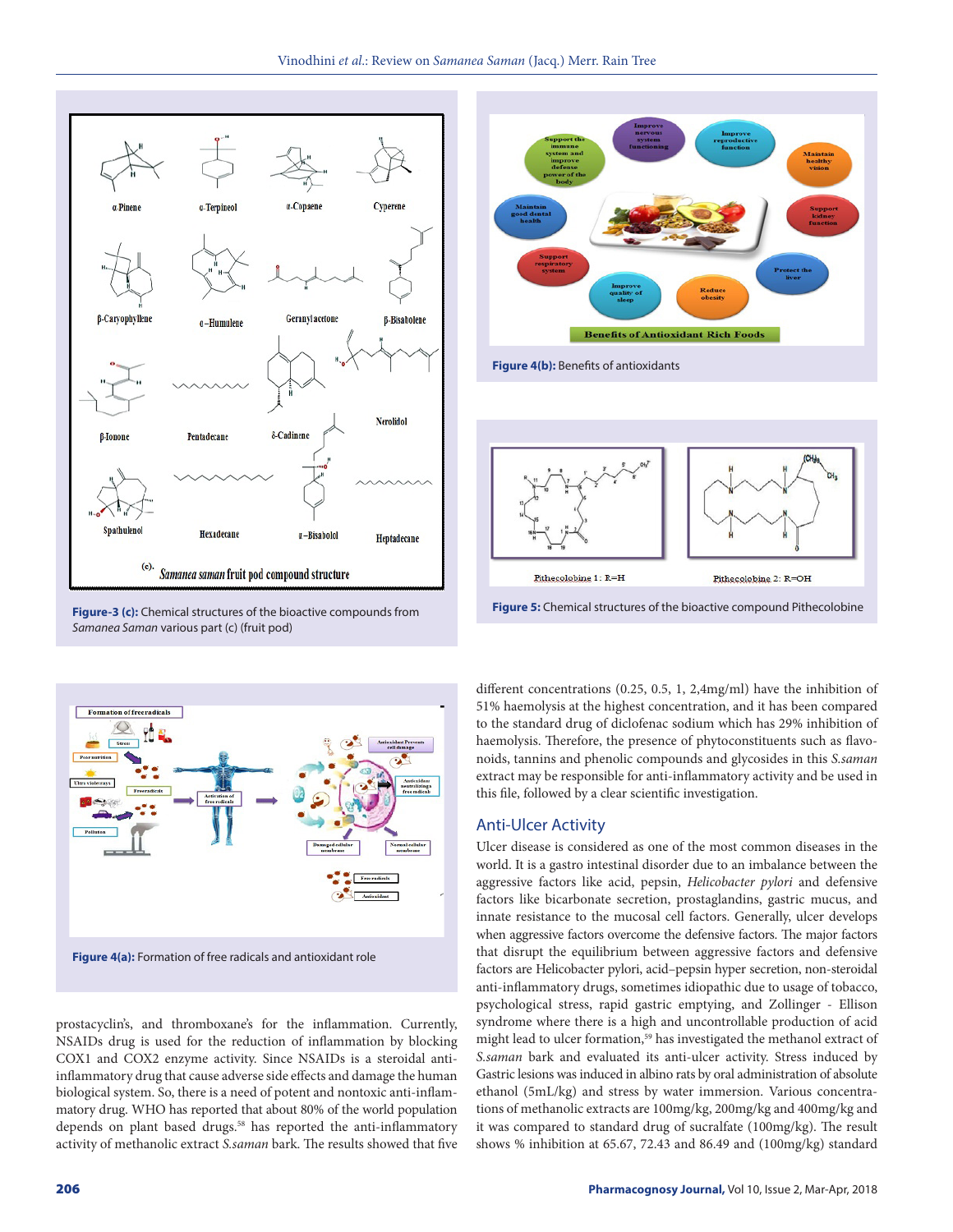drug sucralfate shows the inhibition of 92.16. Methanolic extract 200mg/kg and 400mg/kg body weight exhibited the significant values (P<0.001) showed on acid parameters and it was compared to the ulcer control group and in water immersion it showed the significant value (P<0.001), % inhibition of 53.30, 71.11 and 87.69 to 100mg/kg, 200mg/kg and 400mg/kg and standard exhibited 92.68. Hence the methanol extracts of *S.saman* exhibits anti-ulcer activity.

#### Anti-Anxiety Activity

Shilpa *et al*. conducted the experiments to assess the anti-anxiety effects of various extracts of *S.saman* to be used for central nervous system (CNS) disorders. The extraction process was done with three different solvents such as chloroform, methanol and aqueous. Antianxiety activity was carried out in mice using elevated plus maze and (Rotarod apparatus). In mice, 200mg/kg body weight of methanol extract and diazepam as a (standard drug) 2mg/kg body weight were administered. Amid all three extracts tested, methanol extract shows significant anti-anxiety activity.<sup>43</sup>

#### Insecticidal Activity

 Insecticidal activity of the leaf extract of *S.saman* has been carried out by the four different insects like *Callosobruchus analis, Rhyzopertha dominica, Tribolium castaneum and Tribolium granarium.* Extraction was done with different solvents like methanol and hexane. The result suggested that insecticidal activity of methanol extract shows inactive against all the tested insects and hexane extract showed 50% mortality against and *Tribolium granarium* and *Rhyzopertha dominica.*<sup>60</sup>

#### Cytotoxic Activity

The author has isolated the compounds from 80% methanolic extract of *S.saman* leaves. Leaves are acquiesced two macrocyclic spermine alkaloids–Pitheceolobine -1-2 compounds and these two structures are clarified by spectral analysis.<sup>51</sup> The two compounds were reported to exhibit good cytotoxic activity, and the range of concentration is 0.019- 0.625 mg/mL. In literature clearly indicated the cytotoxicity 757.3672μg/ml of methanol extract in brine shrimp bioassay, with the  $LD_{50}$  value of 757.3672μg/ml.60

#### Allelopathic Activity

*Allelopathy* is a biological phenomenon and refers to some process involved to produce the (allelochemicals) secondary metabolites from plants, microorganisms, fungi and viruses that influence the growth of agriculture and biological methods including the positive and negative effects.61,62 Allelochemicals that released into the environment by exudation as of roots, leaching from stem and leave. Allelopathy, a new strategy for plants has some important mechanism of plant meddling mediate by the addition of plant produced (phytotoxins) to the plant environment63,20 have tested the allelopathic effect of *S. saman* and three different medicinal plants namely *Amaranthus viridis*, *Brassica campestris*, *Oryza sativa.* Various concentrations of samples were taken as a 0, 1, 2 and 4 percentage. The leaf leachate effect on germination seeds was studied. Results exposed that the plant *S.saman* has the inhibitory effect on *Brassica campestris*, and *Amaranthus viridis*, while rice plant of *Oryza sativa* is opposed to the effect of leaf leach ate.

#### Hepatoprotective Activity

The largest organ in the human body is liver and it is the site of metabolism and excretion. The surprising role of the liver is performance, maintenance, regulating homeostasis of the body and involving in almost all the biochemical pathways.<sup>64</sup> The liver is the major function junction of carbohydrates, proteins, and fat metabolism, bile secretion, storage of vitamins and detoxification. Liver diseases have become a global health problem and it causes a significant amount of morbidity and mortality.65,66 Liver disease is classified as the acute or chronic disease like cirrhosis of degenerative disorder resulting in liver fibrosis, hepatitis of inflammatory liver diseases and hepatosis of non-inflammatory diseases.67 Synthetic drugs for the treatment of liver disease sometimes may cause serious side effects. As in earlier days, mankind has complete use of the medicinal plant to treat the various ailments as their toxicity must lower side effects. In literature,<sup>68</sup> focused their research on the hepatoprotective activity of methanol extract of *S.saman* against albino rats with liver damage induced by carbon tetrachloride.400 mg/kg body weight of methanol extract was administrated into rats and it reduces the serum level of ALT, AST, and cholesterol. While in the serum, enzyme activity shows the significant increase in the levels. Blood samples were estimated on liver injury caused by carbon tetrachloride and it shows the resulting decrease in the serum levels, representing the production of hepatic cells.

## **PHARMACEUTICAL AND NUTRACEUTICAL VALUES OF FRUIT PODS**

In this study, the fruit pods of *S.saman* contain various kinds of beneficial polyphenols such as Cyandin, catechin, epicachin, anthocyanin, monoglycones, delphinidin and malidin. Usually, pods are discarded, after consuming edible parts. Fruit pod contains polyphenolic compounds that endorse the antioxidants. Moreover, some other biological activities include antibacterial, antifungal, anti-inflammatory and chemo preventive properties which connected to the fruit pods. Some potential sources of pharmaceutical compounds are carotenoids, saponins, and xanthomas. This study will be very helpful to identify the useful sources of nutraceutical and other pharmaceutical components.<sup>69</sup>

## **RAIN TREE PODS FOR A GAS PRODUCTION**

The author investigated the effect of *S.saman* fruit pods on the meal concentration by the production of gas in (*in vitro)* fermentation method. *S.saman* Pods have been taken at various levels of concentrations 20,40,60,80 and 100 percent. Gas production was monitored for every h up to 72 hr of incubation. The study evaluates the production of ammonia nitrogen (NH3-N), butyrate (C4), propionate (C3), acetate (C2), total volatile fatty acids (TVFAs). *In vitro* true digestibility (IVTD) and showed a significant value (p<0.05). Results of the *in vitro* study of *S.saman* exposed that it might be an alternative feedstuff for ruminants and perhaps a replacement meal, when the concentration is below 60%, without any negative consequence based on pods.<sup>19</sup>

Recently, the requirement of bio ethanol is increased, therefore the production of bio ethanol must be increased by using raw materials because it is eco-friendly and economically affordable. It is known that fruits and vegetable wastes are cheaper and eco-friendly. A previous study selected some fruits and vegetable wastes and also *S.saman* pod waste to produce the bio ethanol by using (yeast) *Saccharomyces cerevisiae* and the results obtained a showed higher rate of ethanol production through fermentation. *S.saman* pod waste provides a good percentage of ethanol production as compared to other wastes. Results suggested that *S.saman* wastes contain rich fermentable sugar which can be converted into bio ethanol and can also serve as an energy source. Pod waste was also used in the production of bio ethanol and emission of ethanol combined diesel fuel. The fuel had been conducted on single cylinder four stroke CI engines, which was operated at pressure 210 bar with the speed 1500 rpm. It provides evidence that pods of *S.saman* have the ability of gas production.70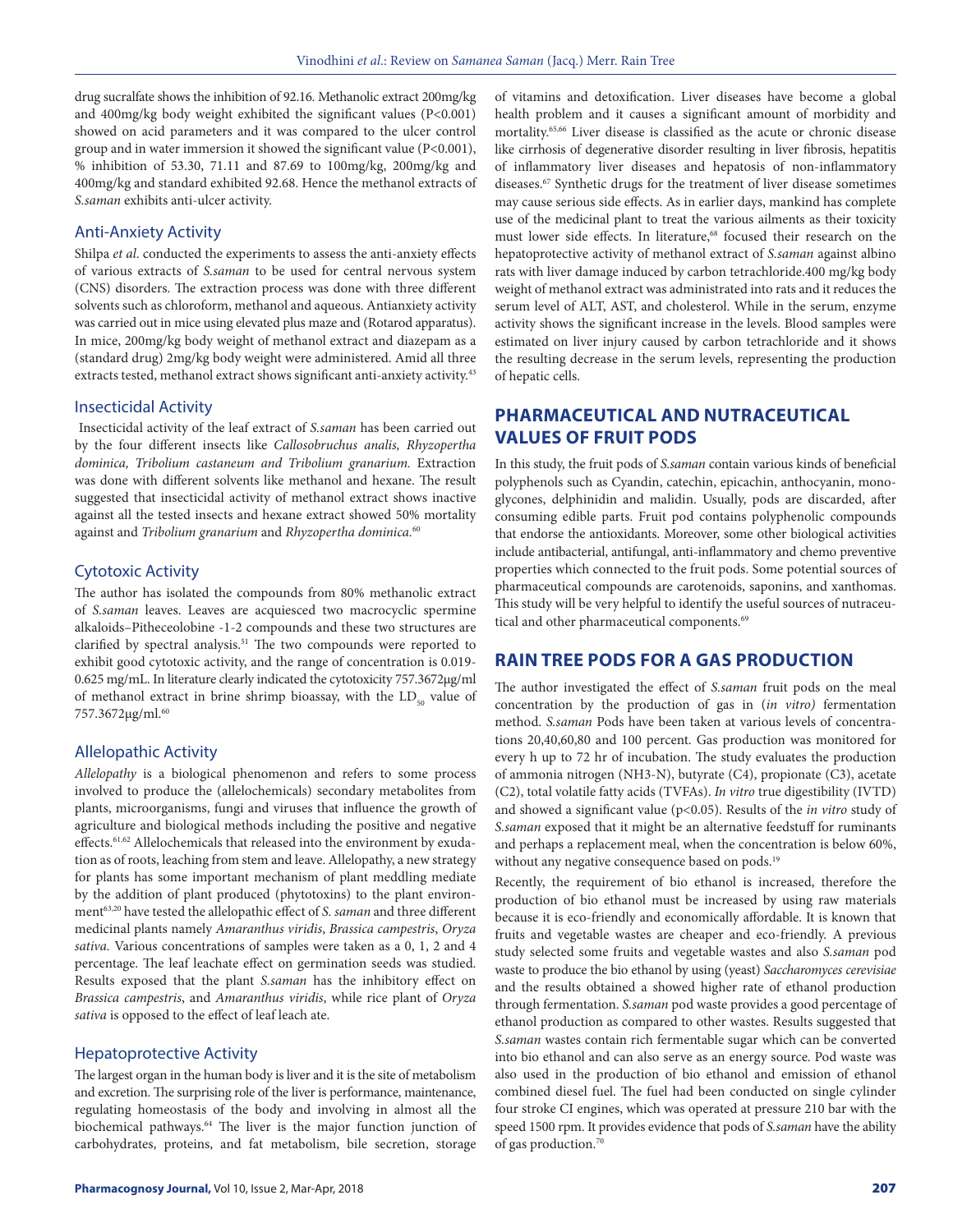### **USES OF** *SAMANEA SAMAN*

- Leaf contains 22-27% of crude protein. In Asian countries are used as a livestock forage supplement for cattle etc.
- Nutritional values of the pod that contains 12-18% protein, the pod are ground into a nutritious animal feed in South American.
- The fruit pulp is used to make a beverage in Latin America and it is a minor food item for human, while the pods have a nice flavour.<sup>22</sup>

### **CONCLUSION**

Plants have a natural source of medicines to treat various types of diseases, but still many plants have not been well characterized. *S.saman* is a multipurpose tree, adaptable to tropical conditions and with great potentiality act as alternative feed for ruminants and monogastric. In this review, hereby conclude that S.*saman* also showed a broad range of pharmacological activities such as antioxidant, antibacterial, anti-diabetic potential, insecticidal, antifungal, and analgesic, anti-ulcer and cytotoxic activity and effects due to the presence of phytoconstituents. Further study must be carried out to assess the exact mechanisms involved in *S.saman* and it also contains natural compounds. Isolation and characterization of such specific may be used to treat the targeted gene or enzyme. This further leads to the development and discovery of novel traditional medicine against various diseases without any adverse effect.

## **ACKNOWLEDGMENT**

The author thanks the VIT University for providing all the research facilities and support to carry out research process.

### **CONFLICT OF INTEREST**

The authors declare that they have no competing interests.

## **ABBREVIATION USED**

**WHO:** World Health Organization; **CNS:** Central Nervous System; **PNS:** Peripheral Nervous System; **NMR:** Nuclear Magnetic resonance; **TLC:** Thin layer chromatography; **DPPH:** 2,2-diphenyl-1-picrylhydrazyl; **Tio2:** Titanium dioxide; **ROS:** Reactive Oxygen Species; **RNS:** Reactive Nitrogen Species; **MIC:** Minimum inhibitory concentration; **COX:** Cycoloxygenase; **ALT:** Alanine transaminase; **AST:** Aspartate transaminase; **TVFAS:** Total Volatile fatty acid; **IVTD:** *In vitro* True Digestibility.

#### **REFERENCES**

- 1. Phillipson JD. Phytochemistry and medicinal plants. Phytochemistry. 2001;56(3):237-43.
- 2. Vickers A, Zollman C. ABC of Contemporary Medicine. Herbal Medicine. Br Med J. 1999;319(7216):1050-3.
- 3. Grieve MA, Modern herbal. Hafner press, New York, 915 pp. Dover reprint; 2vols. First reprinted 1971.Dover; 1931; New York, 902 pp.
- 4. Pandavadra M, Chanda S. Development of quality control parameters for the standardization of *Limonia acidissima* L. leaf and stem. Asian Pac J Trop Med. 2014;7(1):S244-8
- 5. Pisoschi AM, Pop A. The role of antioxidants in the chemistry of oxidative stress. A review European Journal of Medicinal. 2015;97:55-74.
- 6. Niki E. Assessment of Antioxidant Capacity *in vitro* and *in vivo*. Free Radical Biology and Medicine. 2010;49(4):503-15
- 7. Alam MN, Bristi NJ, Rafiquzzaman M. Review on *in vivo* and *in vitro* methods evaluation of antioxidant activity Md. Saudi Pharmaceutical Journal. 2013; 21(2):143-52.
- 8. Walton NJ, Brown DE. Chemicals from plants: Perspectives on plant secondary products, London: Imperial College press. 1993.
- 9. McCall MR, Frei B. Can antioxidant vitamins maternally reduce oxidative damage in humans Free Radical. Biology Med. 1999;26(7):1034-53.
- 10. Acalypha-Racemosa *et al*. Comparison of *in vitro* antioxidant properties of extracts from three plants used for medical purpose in Cameroon. Asian Pac. J Trop Biomed. 2014;4(2):S625-32.
- 11. Taylor L. Plant Based Drugs and Medicines. Raintree Nutrition Inc. Carson City, NV. 2000.
- 12. Durr PA. The biology, ecology and agroforestry potential of the rain tree *Samanea Saman* (Jacq) Merr. Agroforest. Syst.2001;51(3):223-37.
- 13. Kabir M, Iqbal ZM, Shafiq M. Traffic Density, Climatic Conditions and Seasonal Growth of *Samanea Saman* (Jacq.) Merr. On Different Polluted Roads of Karachi City, Pak J Bot. 2012;44(6):1881-90.
- 14. Muthuchelian K, Meenakshi V, Nedunchezhian N. Protective effect of triacontanol against acidic mists in *Samanea Saman* (Jacq.) Merrill seedlings: Differential responses in growth, 14CO2 fixation, ribulose-1,5-bisphosphate carboxylase, and electron transport activities. Photosynthetic. 2003;41(3):335-41.
- 15. Clarke WC, Thaman RR. Agroforestry in the pacific islands: systems for medicinal sustainability. United Nations. University Tokyo. 1993;53-70.
- 16. Anonymous. International: Medicinal compendium.CAB International Wallingford. UK. 2003.
- 17. Allen ON, Allen EK. The *Leguminosae*, University of Wisconsin Press. 1981; P.812. 18. Woodson RE. Schery RW. collaborators. Flora of Panama. Pt 5, fasc 2. Ann. Missouri Bot. Garden. 1950;37:121-314.
- 19. Semae S, Kongmun P, Vajrabukka C, Chanpongsang S, Prasanphanich S. Effects of Different Levels of Rain Tree (*Samanea Saman*) Pods in Meal Concentrate on *In vitro* Fermentation by a Gas Production Technique, Kasetsart. J Nat Sci. 2013;47:704-11.
- 20. Ghosh S, Molla KA, Ghosh K. Allelopathic effect of *Albizia saman F*. Muell on three widely cultivated Indian crop species. J Vet Res. 2013;5:13-18.
- 21. Magnus KE, Seaforth CE. *Samanea Saman* Merill. The Rain Tree: A Review. J Trop Sci. 1965;7:6-11.
- 22. George-Staples WR, Elevitch C. Species profile for pacific Islan agroforestry. 2006;1: 1-13.
- 23. Orwa. *Agroforestry Database* 4.0.2009.
- 24. Isika Ogunwande A, Tameka Walker M, William Setzer N. Nat Prod Communication. 2007;2:1314.
- 25. James-Duke A. Handbook of Energy Crops. 1993;2:677-9.
- 26. Isika Ogunwande A, Tameka Walker M, William Setzer N, Emmanuel Essien. Volatile constituents from *Samanea Saman (Jacq.)* Merr. African J. of Biotechnology. 2006;5(20):1890-3.
- 27. Kohler K, *et al*. *In vitro anti-plasmodial* investigation of medicinal plants from El Salvador Z. Naturforschung C. 2002;57(3-4):277-81.
- 28. Arulpriya P, Laitha P, Hemalatha S. *In vitro* antioxidant testing of the extracts of *Samanea Saman* (Jacq) Merr. Der Chemica Sinica. 2010;1(2):73-9.
- 29. Ferdous FM, Hossain MK, Rahman MS, Hossain MA, Kabir S. A Mohammad Rashid. Chemical and Biological Investigations of *Samanea Saman* (Jacq.) Merr. Dhaka Univ. J Pharm Sci. 2010;9(2):69-73.
- 30. Raghavendra MP, Satich S, Raveesha KA. *In vitro* antibacterial potential of alkaloids of *Samanea Saman* (Jacq.) Merr. Against Xanthomonads and human pathogenic bacteria. World J Agric Sci. 2008;4(1):100-5.
- 31. Prasad RN, Viswanathan S, Devi JR, Nayak V, Rajkumar J, Parthasarathy. Preliminary phytochemical screening and antimicrobial activity of *Samanea Saman*. J Med Plants. Res. 2008;2(10):268-70.
- 32. Obasi Nnamdi L, Egbuonu A, Ulha Pius O, Ejikeme P. Comparative phytochemical and antimicrobial screening of some solvent extracts of *Samanea Saman* (Fabaceae or Mimosacease) pods. Afr. J. Pure. Appl. Chem. 2010;4:206-12.
- 33. Ragasa CY, Galian RF, Arenal M, Vernadette Tan, Chien-Chang Shen. Triterpenes and Sterols from *Samanea Saman.* Res J Pharm Biological Chemical Sci. 2014;5(4):1501-7.
- 34. Hartemann P, Hoet P, Proykova A, Fernandes T, Baun A, Jong DW. *Nanosilver*: safety, health and environmental effects and role in antimicrobial resistance. Mater Today. 2015;18(3):122-3.
- 35. Awwad AM, Salem NM, Abdeen AO, Green synthesis of silver nanoparticles using carob leaf extract and its antibacterial activity. Inter J Industrial Chem. 2013;4(1):29.
- 36. Khalil KA, Fouad H, Elsarnagawy T, Almajhdi FN. Preparation and characterization of electro spun PLGA/silver composite *nanofibers* for biomedical applications. Inter J Electrochemist Sci. 2013;8:3483-93.
- 37. Iravani S. Green synthesis of metal nanoparticles using plants. Green Chem. 2011;13(10):2638-50.
- 38. Wilson S, Cholan S, Vishnu U, Sannan M, Jananiya R, Vinodhini S, *et al*. *In vitro* assessment of the efficacy of free standing silver nanoparticles isolated from *Centella asiatica* against oxidative stress and its anti-diabetic activity. Der Pharmacia letter. 2015;7(12):194-205.
- 39. Fatimah IS. Green synthesis of silver nanoparticles using extract of *Parkia speciosa Hassk* pods assisted by microwave irradiation. J Advanced Res. 2016;7(6):961-9.
- 40. Subhashini DC Nachiyar V, Saman A. A Green Route for the Reduction of Bulk TIO2. Inter J Chem Tech. Res.2014;6:5137-41.
- 41. Kirithika T, Bhaigyabati T, Gomathi R, Usha K. Preliminary Phytochemical Screening and Antioxidant Property of various Extracts of various Extracts of *albizia saman* leaves. Inter J pharm Res Bio-science. 2013;2(1):315-23.